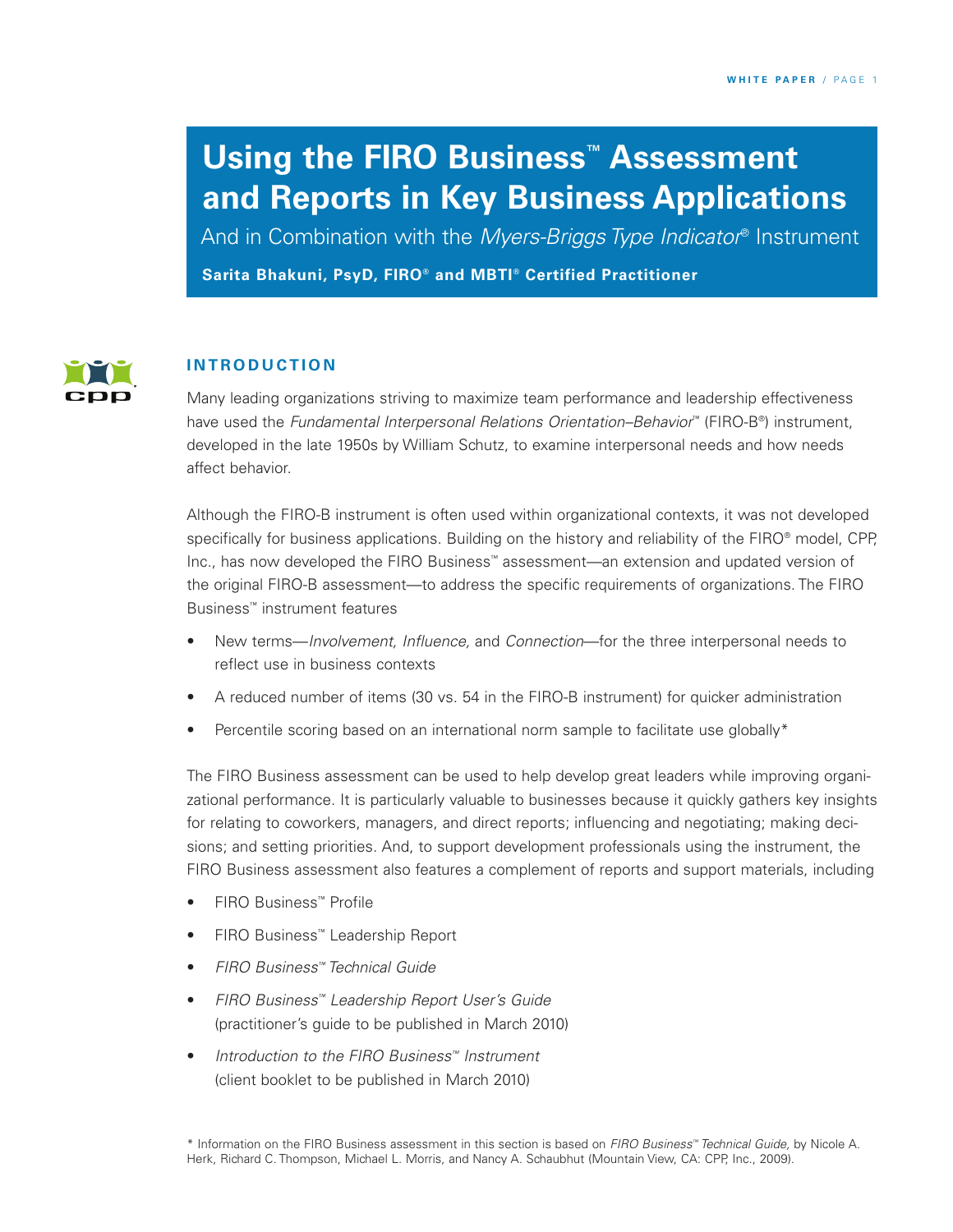This suite of products makes the FIRO Business assessment ideal for use in key business applications, including leadership development, executive coaching, team building, and conflict management initiatives. Additionally, the FIRO Business assessment can be used in combination with the *Myers-Briggs Type Indicator®* (MBTI®) instrument, the most widely used personality assessment in the world. This white paper provides practitioners, learning and development professionals, and coaches with information on how to use the FIRO Business assessment and reports in these business applications and as a complement to insights gained from the MBTI assessment.

## **C H O O S I N G B E T W E E N T H E F I R O - B ® A N D F I R O B U S I N E S S ™ I N S T R U M E N T S**

Organizations considering the use of an assessment based on the FIRO model can select either the FIRO-B or the FIRO Business assessment using the following criteria.

#### **FIRO-B selection criteria:**

- Organizations already using the FIRO-B assessment and its companion reports and experiencing positive results should continue using the FIRO-B assessment.
- Organizations already using the FIRO-B and MBTI assessments in combination for leadership development (including use of the Leadership Report Using the FIRO-B® and MBTI® Instruments) should continue using the FIRO-B assessment.
- Professional coaches using the FIRO-B assessment with clients for individual or relationship counseling should continue using the FIRO-B assessment.

#### **FIRO Business selection criteria:**

- Organizations that have used the FIRO-B assessment but require a tool specifically designed for use in business settings, with language that reflects the world of business and that is quicker to administer, should consider using the FIRO Business assessment.
- Multinational organizations and those organizations with a multicultural workforce should consider using the FIRO Business assessment—with scoring based on an international norm sample, this tool is ideal for use with a global workforce.
- Professional coaches who work with individual clients for development specific to the work environment or business context should consider using the FIRO Business assessment.

Both the FIRO-B and FIRO Business assessments provide clients with valuable insights into interpersonal needs that drive behavior. Using the selection criteria above will help ensure optimal results for the end user.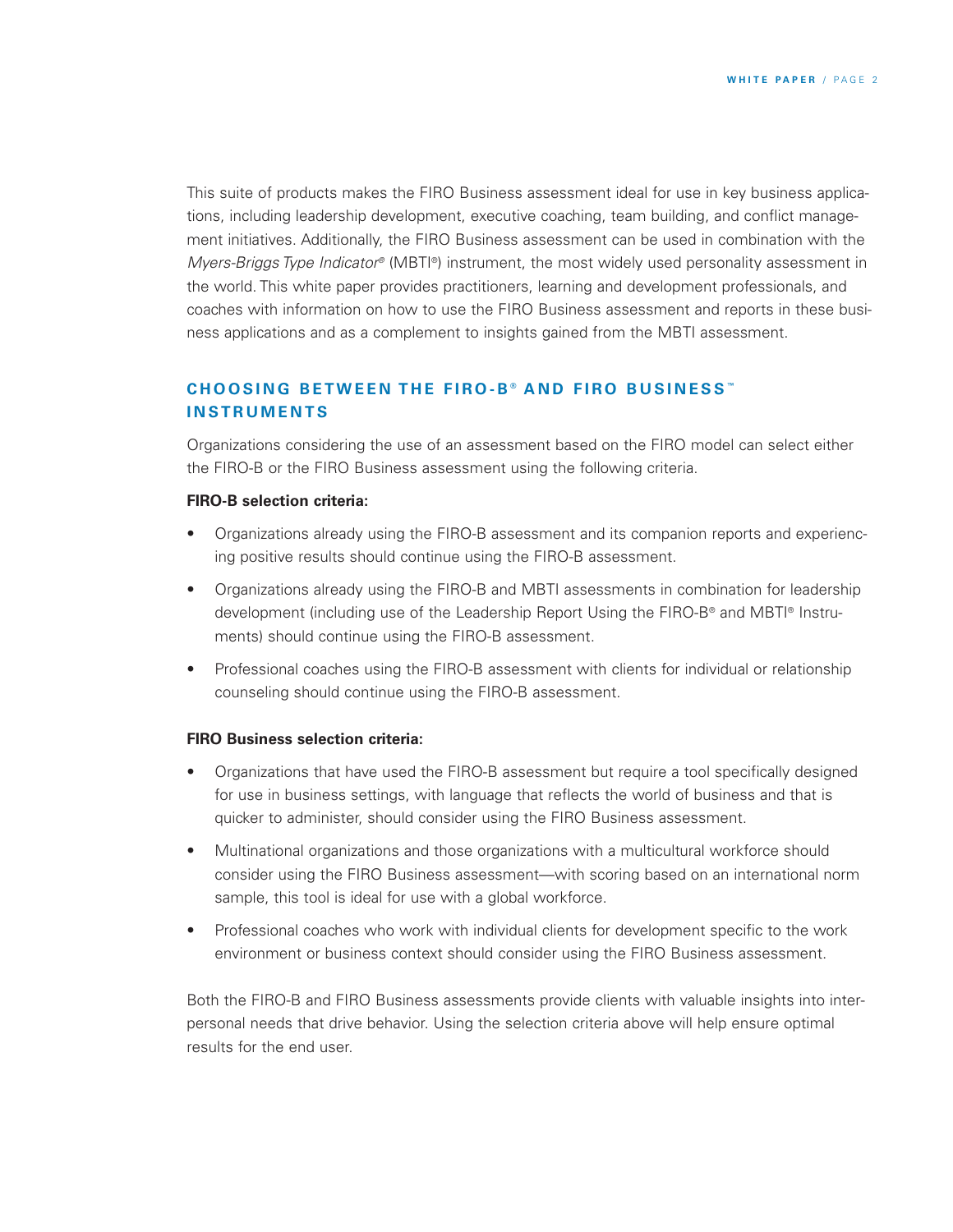#### **APPLICATIONS FOR LEADERSHIP DEVELOPMENT**

We know that the concept of leadership is context dependent and situational. If we examine what drives leadership-related behaviors, we can trace it to needs and the satisfaction of those needs. Opportunities for work excellence flourish when leaders' interpersonal needs are satisfied. However, when those needs are unmet, challenges arise that can thwart their ability to lead effectively and to optimize the performance of the people and organizations they lead.

The FIRO Business assessment and the FIRO Business™ Leadership Report help leaders and potential leaders understand their behavior and provide an excellent foundation for moving development forward. Leaders' level of self-awareness provides the platform from which they make decisions, yet their performance depends largely on their ability and willingness to connect with others. At its core, leadership involves how individuals interact with their direct reports, peers, and managers.

# **FIRO Business ™ and MBTI ® Instruments— How They Complement Each Other**

The MBTI instrument allows individuals to examine who they are at their core by identifying four preferences indicating how they tend to direct their energy, take in information, make decisions, and deal with the external world. It explores how consistently they use those preferences and also provides information on both inter- and intrapersonal dynamics. The FIRO Business instrument gives individuals a lens through which to view their interpersonal behavior more closely. It measures their interpersonal needs for involvement, influence, and connection and provides information about how those needs impact their behaviors and relationships at work. Because it targets specific, measurable interpersonal behaviors, the FIRO Business instrument is an appropriate tool for coaches and other professionals to use in an individual's leadership development.

## **Providing Individual and Group Feedback for Leadership Development Using the FIRO Business ™ Assessment**

Results on the FIRO Business assessment provide answers to questions regarding many leadership applications. The FIRO Business™ Leadership Report is a narrative report providing a wealth of practical information that can be used to work through individual and group feedback sessions focused on relating to coworkers, managers, and direct reports; handling negotiation and conflict; and making decisions and setting priorities. Presented are leadership development insights regarding an individual's strengths, preferences, challenges, and developmental stretches. The FIRO Business™ Profile can be used in combination with the Leadership Report in instances where the presentation of FIRO Business normative or comparison data is helpful.

### **Suggested Exercises for Coaches to Use with Their Client**

1. Ask your client to write down five qualities she appreciates or respects about her mentor or other person in a leadership or management role. Then look at her FIRO Business percentile scores and interpretive categories (high, medium, or low; also known as *categorical scores*)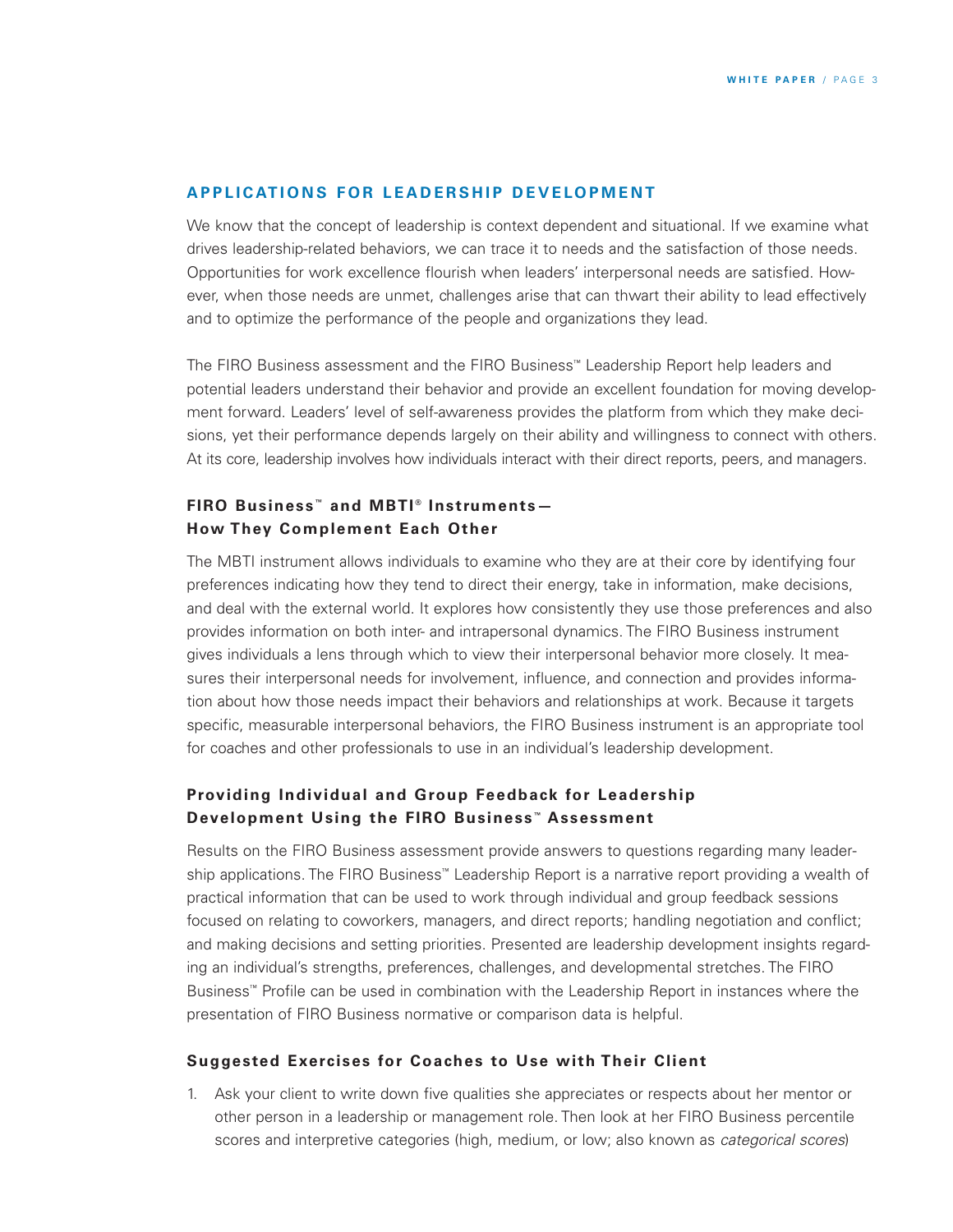and talk about whether or not her behaviors interact with and affect her ability to demonstrate these qualities to others. For example, if your client feels her mentor or leader is generous in giving positive feedback to others and she has a low percentile score on Expressed Connection, ask her why she chose to behave differently when she felt good about this behavior directed toward herself. Get your client to provide specific examples and then write down three things she will try to begin doing differently based on emulating her mentor or leader.

- 2. Look at your client's results and have a conversation about what she perceives to be the level of effectiveness of her behavior. Ask for two things she could start, stop, or continue in terms of her need for involvement, inclusion, and connection to improve her interpersonal style with others.
- 3. Ask your client to look at her percentile scores and interpretive categories from the FIRO Business™ Profile and hypothesize how her level of effectiveness might be raised if she were to alter behaviors related to her wanted needs. What if she were to accept help from others on projects instead of going it alone? What if she were to collaborate with others as opposed to completing work in isolation? What if she were to accept opportunities for more informal networking in the office (e.g., eating with others in the lunchroom)? How could this potentially change the way others viewed her or the overall level of her visibility?

## **APPLICATIONS FOR EXECUTIVE COACHING**

The FIRO Business tool is derived from the FIRO-B model, which has often been used in development work around emotional intelligence, or EQ. As individuals rise within an organization, EQ becomes an essential element of managing others and working with and through others. Often we see executives who display significant technical proficiency in their field lack the ability to connect with and relate to other people. This is where a coach can come in and partner with them to help increase their self-awareness and level of effectiveness.

The FIRO Business assessment adds valuable information to the conversation between coaches and clients because it can uncover possible behaviors that can cause executives to get in their own way on the road to success. Coaches can use their understanding of the needs for involvement, influence, and connection to examine growth and opportunities for developing or enhancing these valuable EQ competencies. One key aspect of the FIRO Business™ Profile is that it indicates what individuals are expressing to others and what they want from them in return. When clients are able to recognize the inconsistencies between what they want, what they are asking for, and what they are putting out for others to perceive, the "lightbulb" inevitably comes on and an opportunity for growth begins.

## **FIRO Business ™ and MBTI ® Instruments— How They Complement Each Other**

Coaches frequently use the FIRO-B and MBTI instruments simultaneously to enhance or improve executives' communication, problem solving, decision making, project management, and connect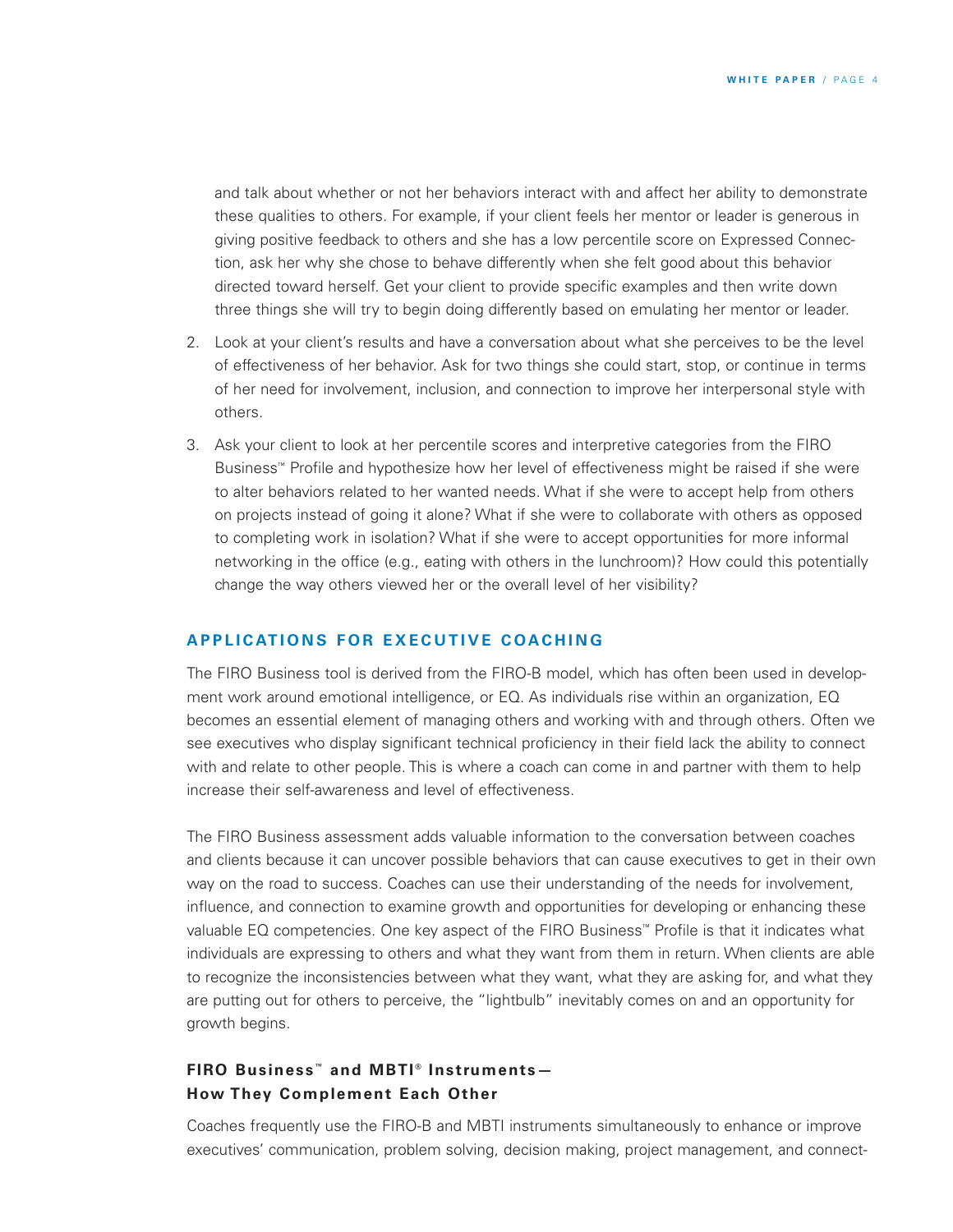ing with others. The MBTI instrument can help people understand why and how individuals of one type might behave in a given situation differently from individuals of another type. Further understanding of the mental functions—Sensing (S), Intuition (N), Thinking (T), and Feeling (F)—can help them learn how better to express the best parts of themselves.

Coaches must also be able to help their clients identify behaviors that need to be improved or altered. Using the FIRO Business assessment, coaches can get their clients to understand what they might need first from others in order to be invested in a relationship. In determining the specific need, coaches can then strategize either on managing the need situationally or on trying to satisfy the need through a mutually satisfying relationship. Here are some examples of useful questions for coaches to ask their clients, based on results from each instrument.

## **From the FIRO Business™ instrument:**

- When engaged in relationships with others, are you likely to take the initiative in developing a relationship and direct the course your relationship takes?
- How important is it for you to be recognized by others, and how do you feel when you are working for a manager who does not consistently acknowledge your contributions?
- How comfortable are you with taking the lead and making decisions for others? Is this something you enjoy, and if so, do you allow space for others to collaborate with you in this process? How might others' perceptions of you improve if you changed your methods in this arena?
- Can you take direction from others when contributing to a team project? Or is it important for you to be in the driver's seat when it comes to decision making? Has this issue had an impact on people's willingness to work with you on projects?
- How important is it for you to feel liked and appreciated by your teammates? How is your work affected when this is not the case on your team?
- When you work on a team where members enjoy time with each other outside work, how comfortable are you with joining in?

## **From the MBTI® instrument:**

- How could you use your opposite preference in terms of directing your energy to enhance your communication style with others? If you flexed your preference for either Introversion or Extraversion, would it make a noticeable difference in your work relationships?
- What keeps you from sharing your ideas with your team? How could you work on sharing your ideas and inserting your voice with others more regularly?
- When learning new information for a project, are you asking the right questions to determine the steps needed for implementation?
- Are you stepping back enough to see the big picture when strategizing on projects?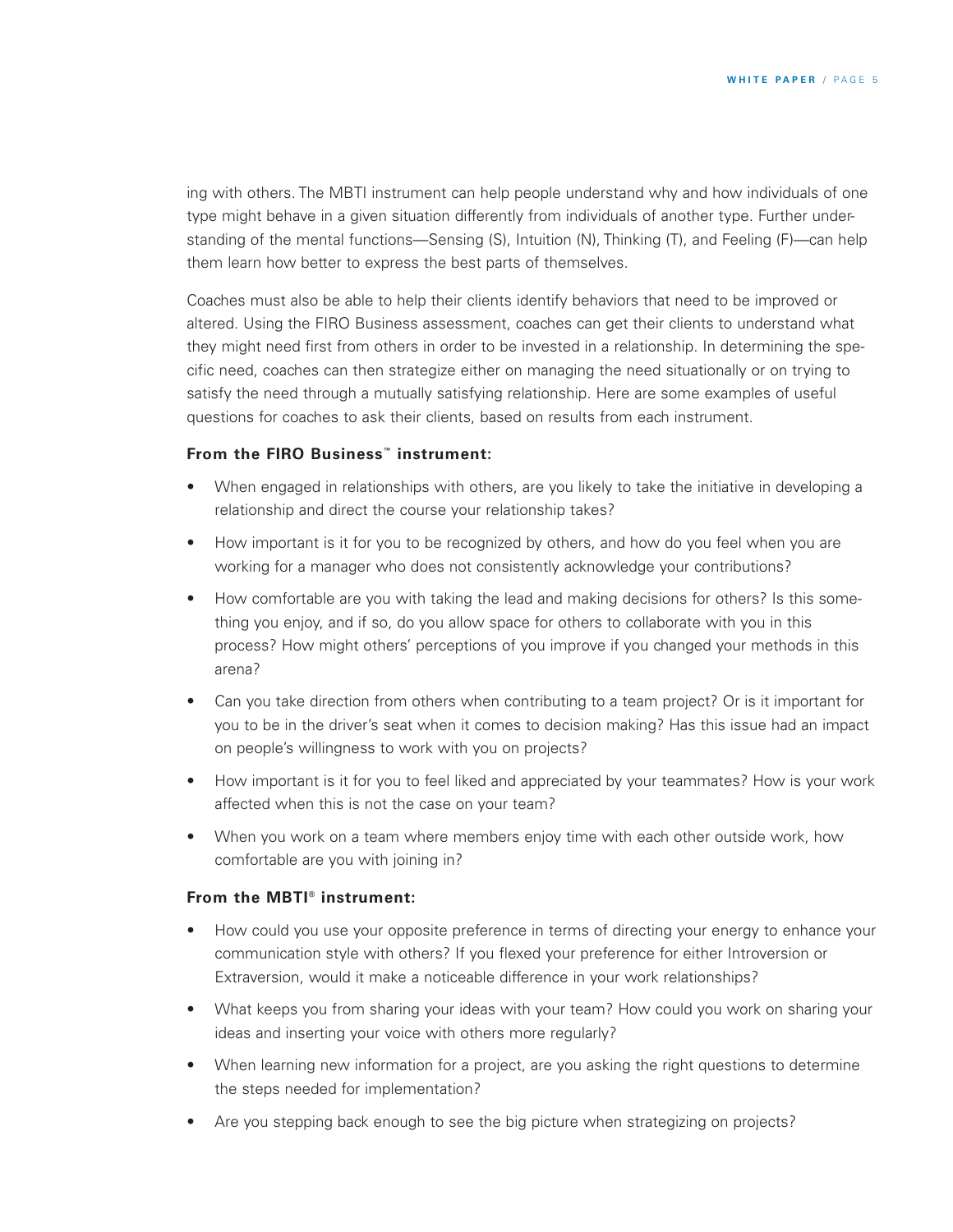- In your decision-making process are you more likely to base your decision on what is fair, or on how people are going to be affected? How does that influence your work?
- Do you sometimes favor logic in making decisions rather than on who needs to participate to make the project successful?
- Are you comfortable with ambiguity when you begin a project, or do you need an outline with scope and steps to begin your work?
- Do your creative process and spontaneity enhance or detract from your ability to complete projects in a timely manner?

## **Providing Individual and Group Feedback for Executive Coaching Using the FIRO Business™ Profile**

Coaching is typically conducted one-on-one, though at times coaches are brought in to train an entire group to enhance their effectiveness. Here are some of the factors coaches should consider when using the FIRO Business assessment and the FIRO Business™ Profile Report with a client:

- On which expressed and wanted needs did the client score highest, or lowest?
- Are these scores drastically higher or lower than the other scores, or just a little bit different?
- Based on these scores, what might be one of the client's unsatisfied needs?
- Is the client's Total Expressed Need score high or low?
- If the client is someone who needs to interact with people on a regular basis, is that need being satisfied in his role as executive?
- If the client is not being recognized for his contributions to a team, is he giving himself a voice and expressing what he wants and needs from others?
- If the client is taking on too much, is he afraid of the consequences of setting limits and saying no?
- Is the client's level of collaboration with others high enough that he is getting the visibility he seeks in terms of recognition of his accomplishments?
- If the client is having a difficult time moving up in the organization, what are the performance gaps that might be showing up as unsatisfied needs on his profile?

Additional resources can be used to help identify some of the client's opportunities for development as indicated by the scores. Table 35 in the *FIRO Business™ Technical Guide* summarizes significant correlations between FIRO Business scores and *Adjective Check List* items. The *Adjective Check List,* or ACL, uses 300 common adjectives or phrases to describe a person's characteristics or attributes. When FIRO Business and ACL results are compared, consistencies between descriptions and behaviors can verify or refute hypotheses generated from an interpretation of a FIRO Business™ Profile. This comparison can also provide a hint of what the client may be demonstrating to the outside world as well as managing internally.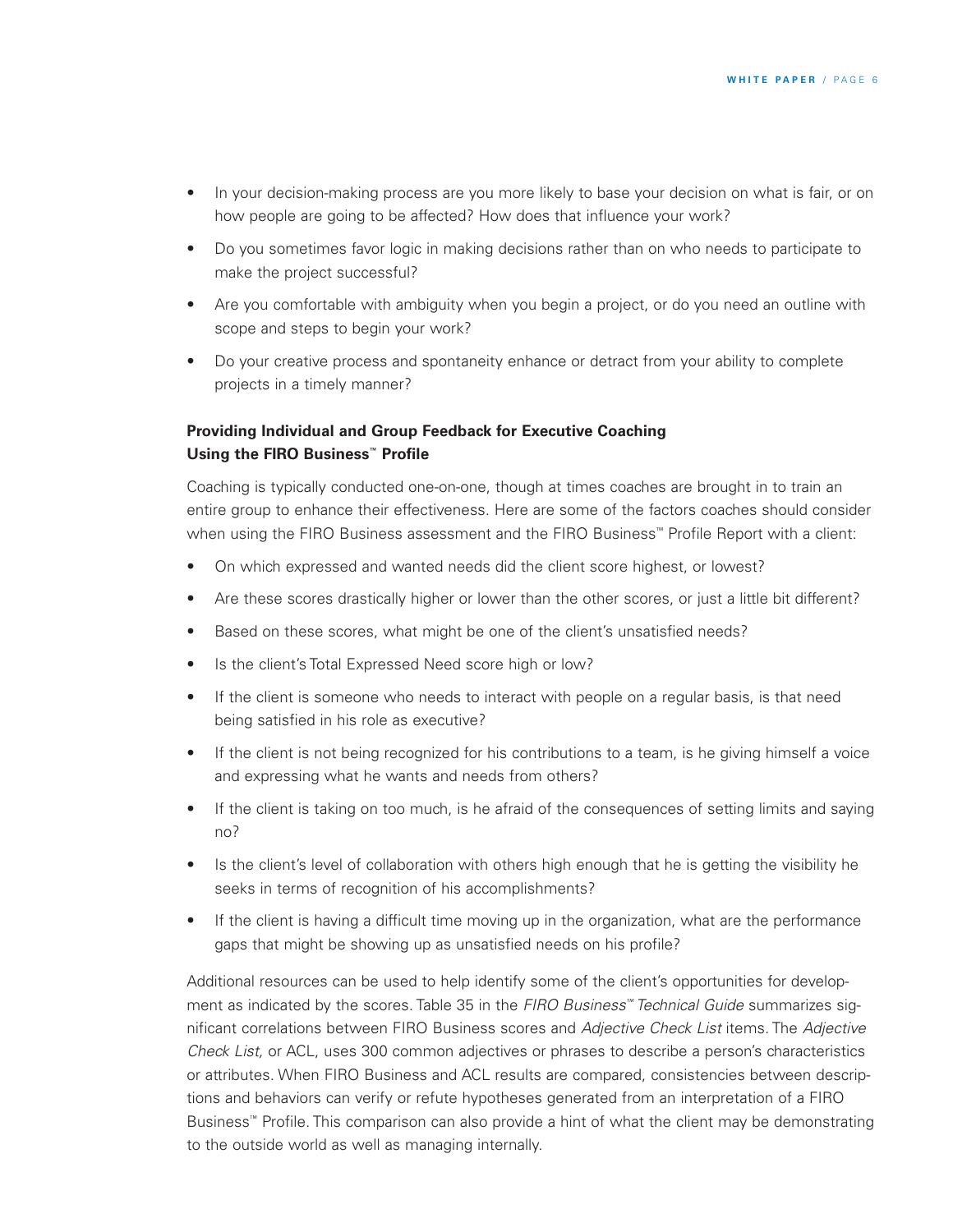#### **Suggested Exercises for Coaches to Use with Their Client**

- 1. Ask your client whether any of the Need scores she received were surprising to her, and why. If she can name a score that surprised her, talk more about how she could more effectively demonstrate her need for this behavior from others or accept it when it is directed toward her. It is possible that she may not even be aware of what she is putting out to others in this area; the insight derived from this conversation could prove to be invaluable in her interpersonal relationships.
- 2. Take a look at your client's highest percentile score on either an expressed or wanted need. Ask her to think of one thing she could do differently to satisfy this need through channels other than work.

### **A P P L I C AT I O N S F O R T E A M B U I L D I N G**

The FIRO-B instrument was created to aid in the formation of productive and effective teams. With the FIRO Business instrument, the FIRO model's original utility can be expanded by looking at what an individual needs to be a successful team contributor. Most of people's interactions with others are influenced and informed by whether they think the other person is an ally or is presenting a hurdle. If clients understand work relationships as being transactional, they can use their results from the FIRO Business instrument to examine what they are giving to, as well as what they are receiving from, others. When these elements are in balance, and clients feel that what they are giving is being appropriately recognized and what they are receiving is sufficiently rewarding, then a behavior within that need category (Involvement, Influence, or Connection) is deemed consistent with one that will meet their needs. For team members, part of contributing to the team's success is understanding both what they bring to the table and what the team needs from them, and balancing those two elements appropriately.

When people's needs are being met on a team, they engage, contribute, collaborate, and produce. When their needs are unsatisfied, they withdraw, complain, procrastinate, and sabotage. If we look at the needs for involvement, influence, and connection across a team, we can begin to understand the story the data tell us about team synergy, gaps, productivity, and relationships.

## **FIRO Business ™ and MBTI ® Instruments— How They Complement Each Other**

From a team-building standpoint, the FIRO-B and MBTI instruments can be used simultaneously to enhance or improve executive communication, problem solving, decision making, project management, and connecting with others. The MBTI instrument provides information about what the individual brings to a team by describing his or her preferences and possible areas of proficiency and expertise as well as possible challenges or shortcomings. Functions pairs can be seen as drivers and motivators in terms of team cohesiveness and communication style. Using results from the FIRO Business instrument, we can drill down even further to predict how individual styles may or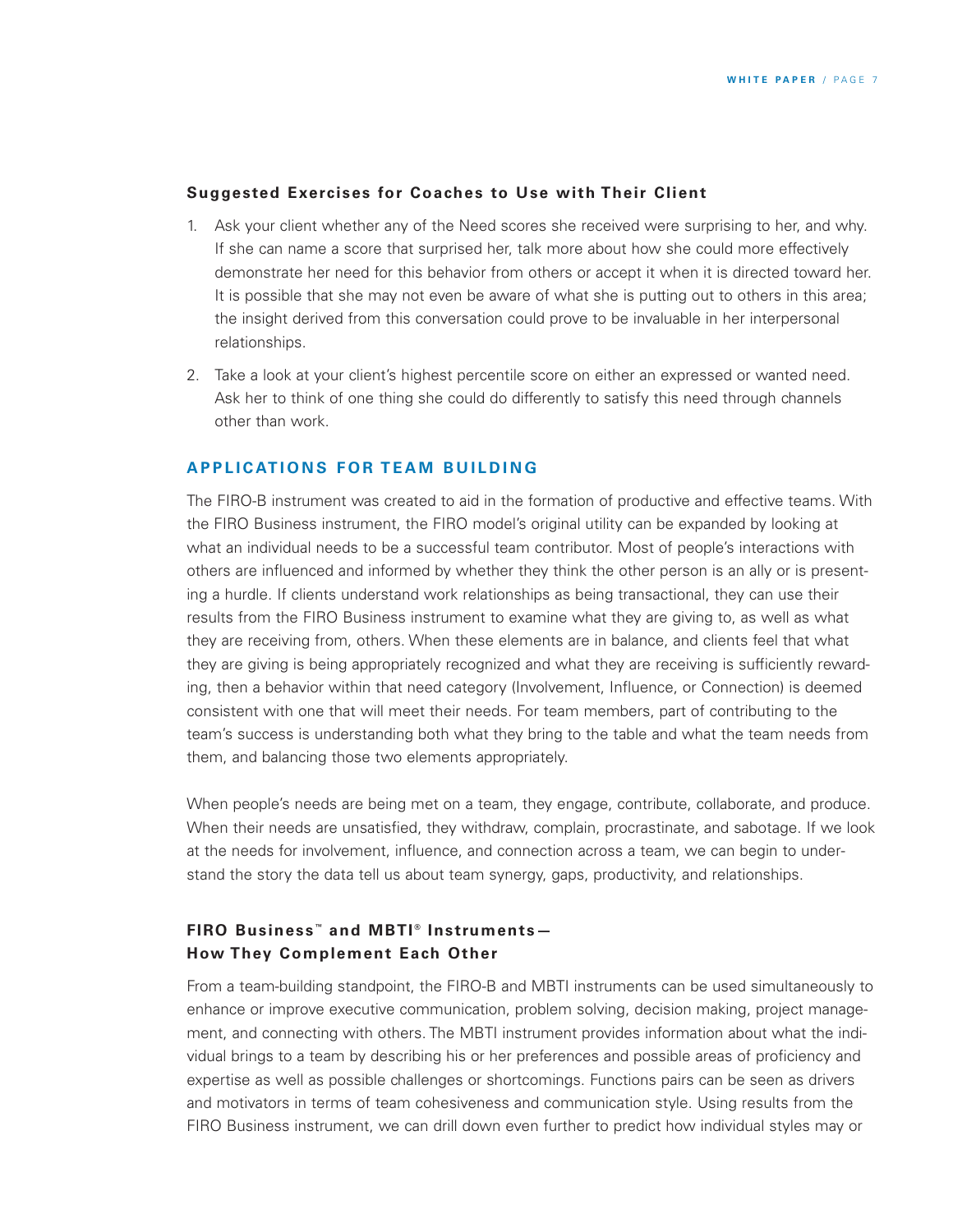may not mesh together on a team, based on people's interpersonal needs and what the consequences may be if those needs are not satisfied. As a team-building tool, the FIRO Business instrument helps individuals understand the need for complementary alignment of roles and goals across a team and the possible synergies that may result.

MBTI insights about type can contribute to the dialogue between team members by providing a common language with which to speak about individual needs and preferences. The FIRO Business instrument can take it a step further by identifying unsatisfied needs and interpersonal tensions and their effect on team performance. An extremely low score on an individual's profile can help uncover potential frustrations and suggest further exploration.

## **Providing Individual and Group Feedback for Team Building Using the FIRO Business ™ Assessment**

The FIRO Business™ Profile contains information about an individual's needs as they relate to the needs of others and provides insight into professional relationships. In addition, the profile outlines how interested the individual is in establishing relationships with coworkers, which directly affects his or her investment in the team. How individuals express behavior to others depends on a multitude of variables, including the relevance of that behavior to overall satisfaction. It is important to note that what individuals express to others can be affected by conditions other than what they might need—for example, expectations of others, work environment and interpersonal expectations, and response to colleagues' needs.

Following the "Introduction" section of the profile are three sections reporting and interpreting scores: "Your Expressed Needs," "Your Wanted Needs," and "Your Total and Overall Scores." Each section demonstrates how much individuals express each need—Involvement, Influence, and Connection—to their colleagues, and to what extent they accept all three behaviors from others.

The "Your Expressed Needs" section provides indications about behaviors individuals are likely to demonstrate or initiate when interacting with other members of the team. Information presented in this section can motivate individuals to ask themselves the following kinds of questions:

- How much time and energy am I likely to spend relating to coworkers versus working independently on my own projects?
- Am I likely to be seen as a team player, or as an independent contributor?
- How do I share information with others on the team?
- How much time alone do I need versus time with the team to feel balanced on the job?
- Do I share similar information with everyone, or do I pick and choose my confidants?
- Am I clear about what I expect from team members and what they expect from me?
- Are my behavior and communication style on the team consistent most of the time?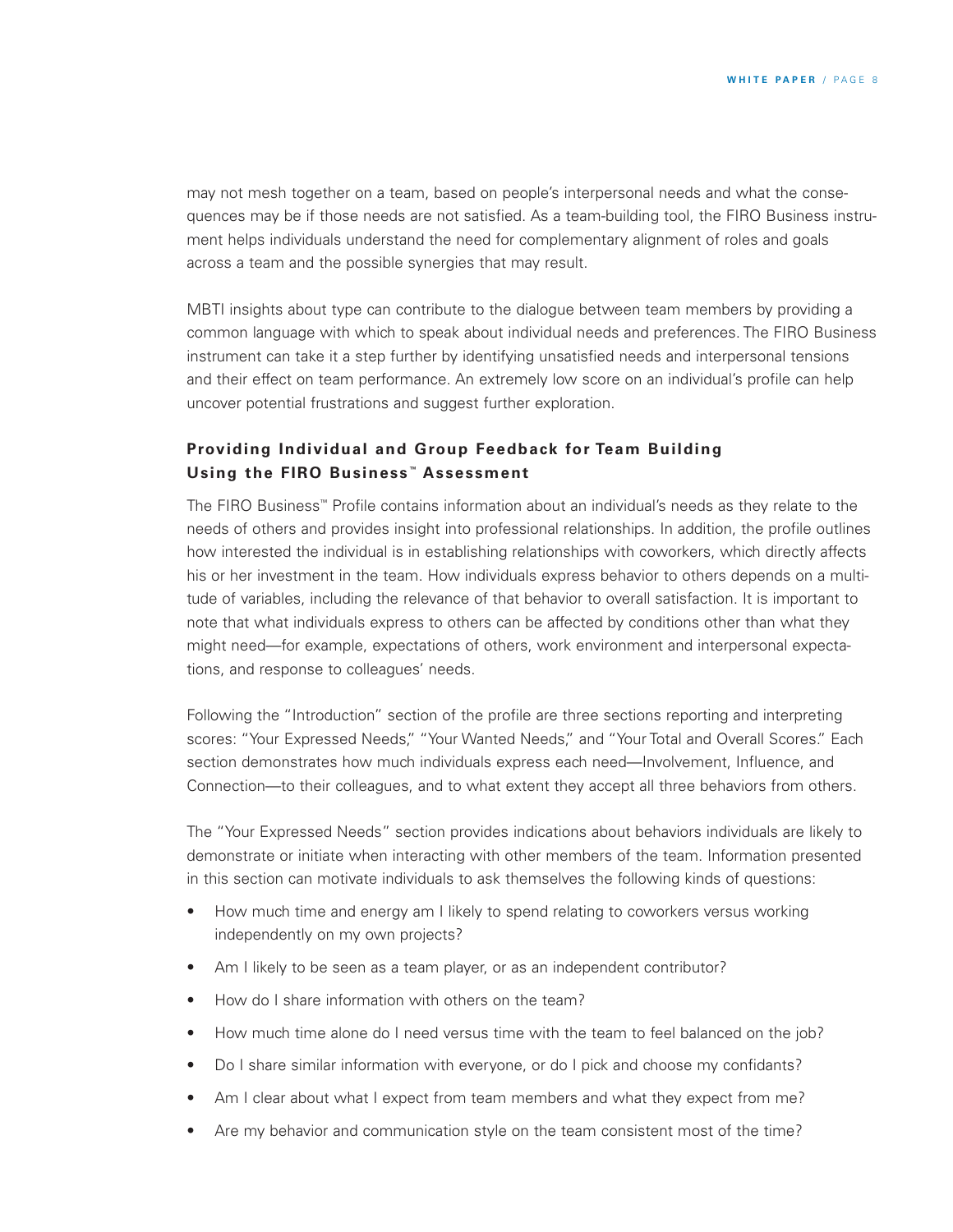- What could I change to be more successful on the team?
- How could I stretch myself and learn how to express the best parts of myself to my teammates?

The "Your Wanted Needs" section provides indications about behaviors individuals are likely to want others to demonstrate or initiate toward them. When wanted needs are unfulfilled, it may become an opportunity for individuals to contemplate their role in why those needs may not be understood by others. Information presented in this section can motivate individuals to ask themselves the following kinds of questions:

- Am I satisfied with my level of involvement on team projects?
- Do I have the appropriate information to perform well in my role?
- Do teammates share their appreciation of my contribution to overall team performance?
- Am I comfortable with how much influence I have on the team?
- Do I want a more "hands-on" style from my manager or supervisor?
- Do teammates provide encouragement and support during difficult times when I need it?
- Do I enjoy getting to know others in the office, or do I prefer more businesslike relationships?

The last section of the profile, "Your Total and Overall Scores," describes the level of interpersonal interaction and involvement individuals need from others to be satisfied. Information presented in this section can motivate individuals to ask themselves the following kinds of questions:

- Am I getting enough time alone to finish my work, or am I too often pulled into conversations or meetings that consume my energy?
- Do I enjoy collaborating with others on projects, or do I prefer work that requires only *my* input?
- Does the organization provide enough structure to help me understand what I need to do to perform successfully?
- Do I understand what needs to be done to make an impact on the team?
- Do I feel comfortable when other colleagues seem to share close personal friendships?
- Is work another place to go where I enjoy the company of my colleagues?

These questions can help individuals begin a dialogue with their team regarding what story the data from the FIRO Business Profile are telling. If the team is performing well and has reached a high level of productivity, answering those questions will be easier than if the team is not working effectively.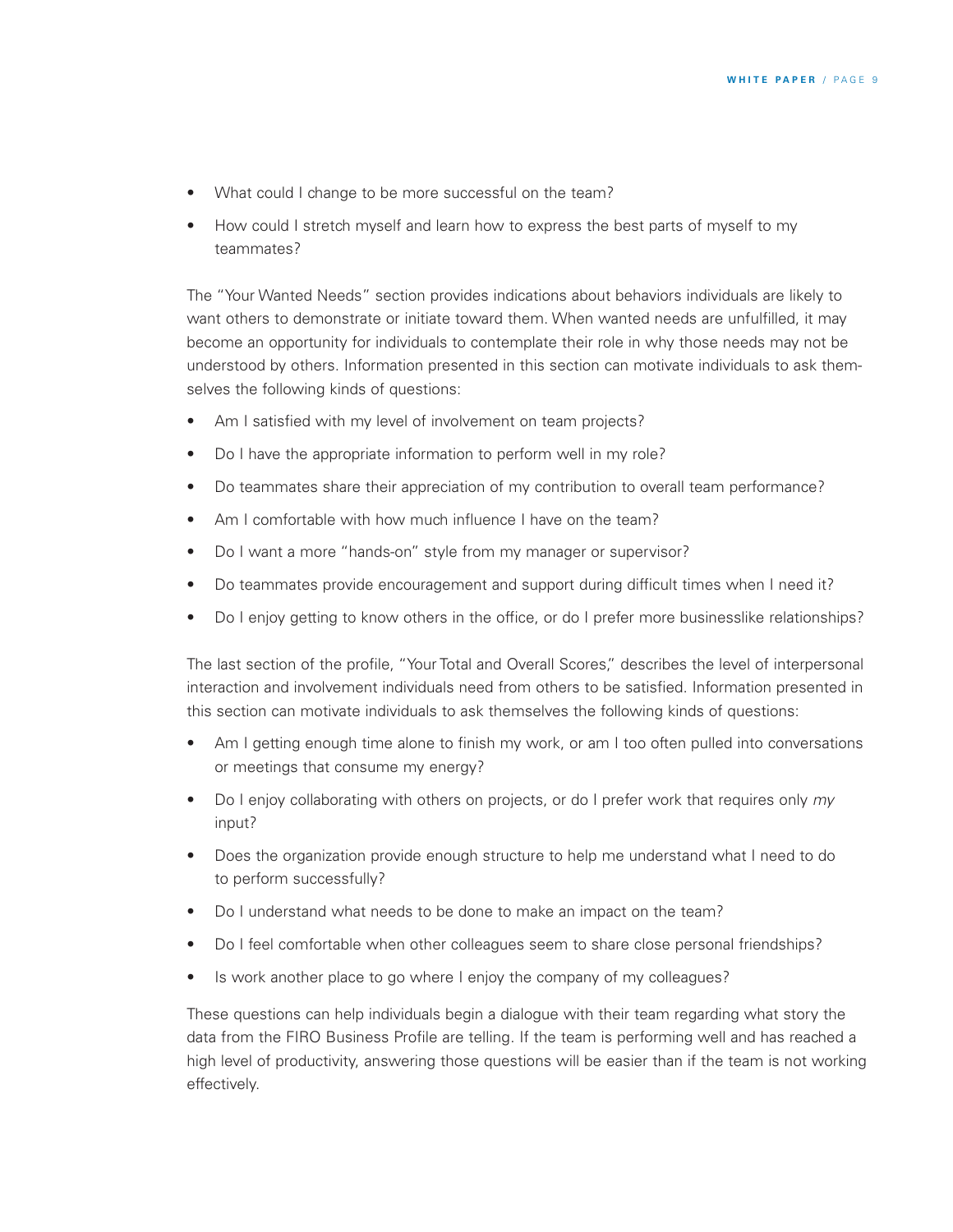### **Suggested Exercise for Coaches to Use with Their Client**

1. Ask your client to examine the percentile scores and interpretive categories of members of his team before meeting with them collectively. Are they similar across the board, or different? If they are similar, ask the client what sorts of things tend to cause team members to become irritated with each other to the point that it becomes a distraction. Oftentimes when the majority of people on the team desire the same behavior, that is, score high on the same *wanted* need (say, Wanted Involvement), that leaves only a few team members to do most of the work to fulfill this need. This is especially pronounced when, of those, only one or two score high on the corresponding *expressed* need (in this case, Expressed Involvement). In such cases the client should ask his fellow team members for ideas on how to share the load of meeting each other's needs more equally. On the other hand, if the percentile scores are generally in the low range, he should explore whether this is an unsatisfied need or an area on which the team does not need to pay a great deal of attention.

#### **APPLICATIONS FOR CONFLICT MANAGEMENT**

The Harvard Negotiation Project has produced books such as *Getting to Yes* (Fisher & Fry, 1983) and *Difficult Conversations* (Stone, Patton, & Heen, 1999) that address the degree to which conflict can be a roadblock in a work environment. An executive can be an intelligent, hardworking team player, but if she lacks the ability to successfully address, manage, and resolve conflict situations, her development will be stalled. We know that conflict is an integral part of our everyday personal and professional lives, yet many people avoid or deny the need to manage it directly.

- Individuals can use the FIRO Business model to expand their perception of the way they manage conflict. Most often people enter into a conflict with another person because they do not feel heard, feel frustrated, are in a power struggle, or are not getting what they need from that person. The FIRO Business™ Profile addresses these and other topics in terms of individuals' needs for involvement, influence, and connection. Here are some examples of questions individuals may want to ask themselves when using the profile results to manage conflict:
	- **Involvement.** Are there times when I feel left out of the loop and my feelings are hurt and I feel frustrated? Do I know who needs to be included in projects to cover all my bases? Do I feel defensive at times when I am denied information shared by others in the office?
	- **Influence.** Do I ever take the stance of "My way or the highway"? Are people afraid to share their ideas with me for fear of what my reaction will be? Do I state what I am thinking or feeling even if it opposes the general consensus?
	- **Connection.** Do I need to feel that others agree with me or enjoy working with me? Is it difficult to collaborate with someone who I know does not enjoy working with me? When I disagree with other people's ideas, am I reluctant to share this with them at the risk of losing their friendship?

The FIRO Business™ Profile provides individuals with an understanding of their approach to managing conflict and the strategies they can use in working through conflict with others. When they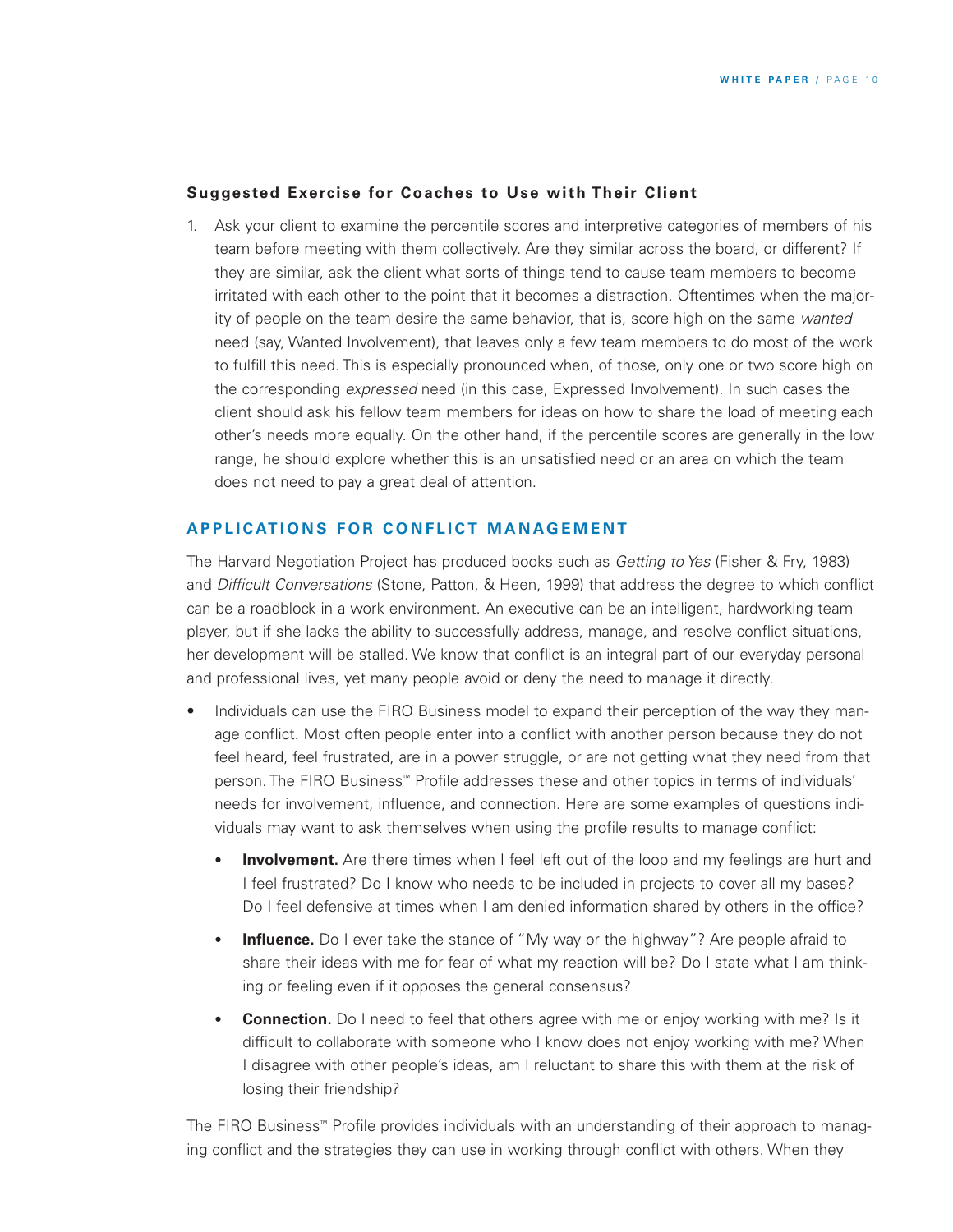think about their results on the profile, they can use them to determine how they might answer the following questions:

- How (if at all) do I use empathy and understanding while negotiating with another person? Do I look for commonalities?
- How do I exert power when negotiating with others?
- How could I stretch myself to be more effective when negotiating with others?
- How do I create trust between myself and the opposing party?
- Do I take time to show that I understand and care about the other person's feelings?
- Is my approach to negotiating fair, or do I sometimes rush to closure to reach an agreement?
- Am I an advocate for my own needs during conflict?

# **FIRO Business ™ and MBTI ® Instruments— How They Complement Each Other**

One of the most common reasons people use the MBTI instrument to deal with conflict situations is that it provides a benign and common language with which to address personal similarities and differences. The FIRO Business instrument examines people's needs during a conflict—their highest-scoring expressed and wanted needs are likely the needs they pay attention to first during a conflict situation. We can hypothesize that if they have the self-awareness to know from the beginning how to enter into a conflict situation based on keeping themselves calm and approachable, then a favorable outcome is obtainable.

Using the FIRO Business and MBTI instruments simultaneously provides a more complete data set from which to understand what is happening during a conflict on an interpersonal level and what this will look like in terms of behavior. When people understand their general approach to relationships, they can better determine what they need in order to be open to resolving a conflict. Based on MBTI type theory, it is understood that the way individuals are likely to respond to conflict is indicated by their *function pair* (the middle two letters of their four-letter type). Let's examine how we might hypothesize an approach to conflict based on each function pair by type:

- **STs (Sensing Thinking types).** STs may approach conflict by providing details about what happened and the logic of why the conflict does or doesn't make sense to them. They believe the conflict should be resolved based on what has been proven and what is right or fair. This approach does not always take into account how people may feel about the conflict. STs provide detailed analysis during a conflict that forces people to be specific about their thoughts and ideas.
- **NTs (Intuitive Thinking types).** NTs tend to be rather competitive in conflict situations. They believe strongly in the importance of being competent; anyone whom they deem to be incompetent will lose credibility in a negotiation or discussion. NTs tend to be blunt and direct and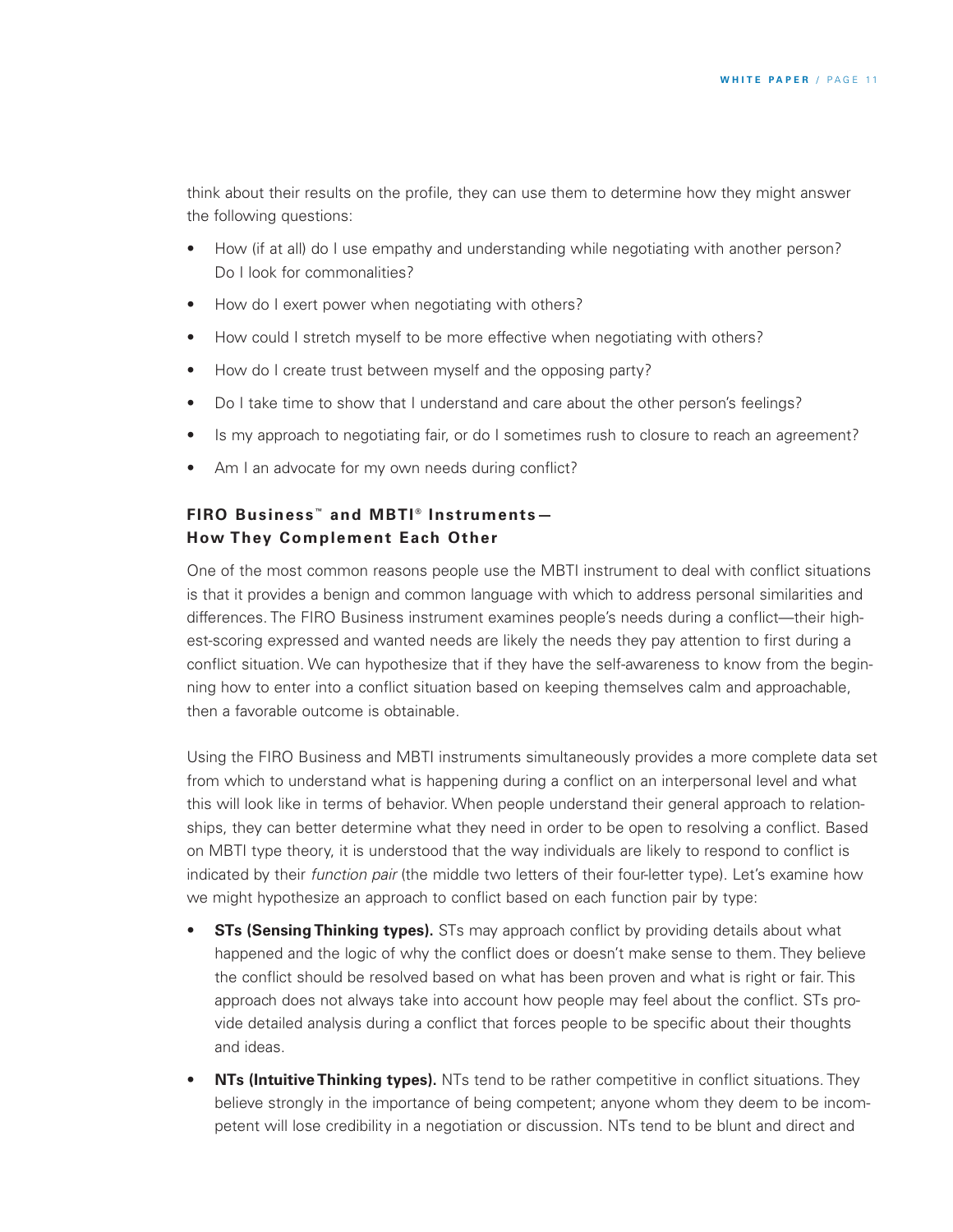seem to be more concerned about being right than hearing other's perspectives. NTs try to look at the big picture during a conflict and are eager to get to the bottom line of the situation.

- **NFs (Intuitive Feeling types).** NFs may try to avoid conflict, as it causes them great discomfort when someone is upset or frustrated with them. They often feel they have let the other person down and feel responsible, even when the responsibility does not fall on them. They want everyone to get along and prefer a win-win approach to conflict. NFs are great at trying to get people to be on the same page and collaborate. They can diffuse tension by reminding people that they are on the same team and ultimately need to reach a consensus.
- **SFs (Sensing Feeling types).** SFs often prefer a step-by-step approach to managing a conflict and want the end results to benefit people. They are willing to get involved in the unpleasantness of conflict if it ultimately serves to make things better for others. Though they may not always speak up about how they feel and may get their feelings hurt, they can be tenacious in their commitment to making sure people get what they need. They tend to consider the minutia of what people might need to feel satisfied.

An uderstanding of MBTI type can provide insight into individuals' behavior in conflict. The FIRO Business assessment enhances that insight by providing current information about how they are feeling and what their needs are now. As individuals consider the significance of their function pair in conflict situations, here are some examples of questions they might ask themselves as they reflect on their FIRO Business™ Profile:

- Do I need time to myself to think about what I am feeling?
- Is this an issue of "winning" or power over the other person?
- Am I concerned about the state of my relationships with the other people involved? Are my relationships with the other people involved at risk?
- If I take a stand, will someone be disappointed or hurt?
- Do I want to take responsibility for making a decision or suggestion?
- Do I feel secure enough to volunteer my ideas during the negotiation process?

By examining their data on the FIRO Business™ Profile, individuals will be better prepared to answer all of these questions.

## **Providing Individual and Group Feedback for Conflict Management Using the FIRO Business ™ Assessment and Profile**

The best way for individuals to understand their behavior during conflict is to examine the need they tend to satisfy first in a relationship. Here's how they can use FIRO Business™ Profile results to understand their conflict approach: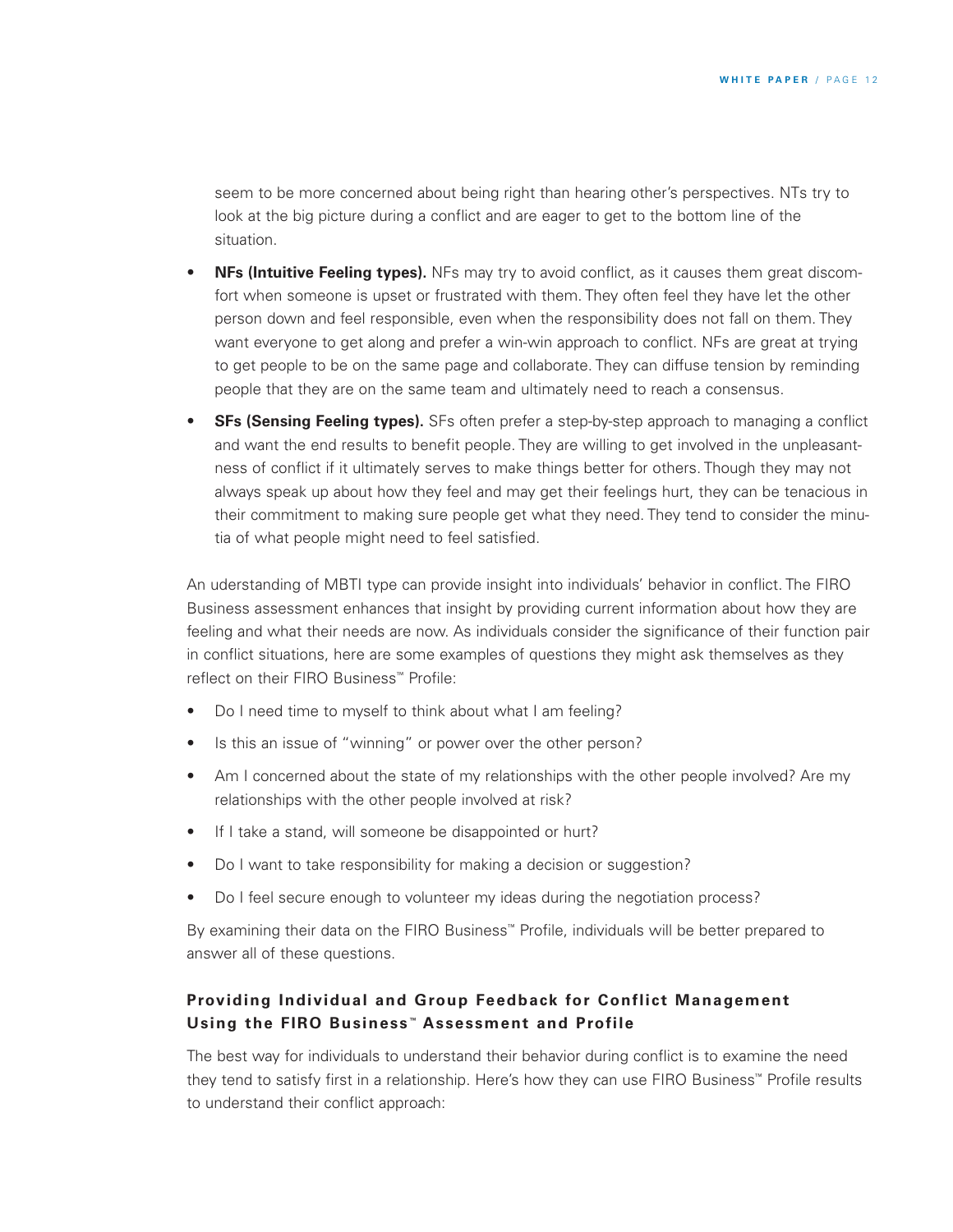- **For individuals whose highest-scoring need is Involvement.** You will want to be in the know about news, projects, and processes. If people neglect to share such information with you, you will tend to find it off-putting and upsetting. In order to feel satisfied with your level of involvement during a conflict, tell the other parties the kind of information you need to know and how much contact you will be expecting from them. Be clear and specific about your intentions to communicate with them as well as the amount and kind of communication you are expecting from them.
- **For individuals whose highest-scoring need is Influence.** Think about the hierarchies that may exist in your relationships with other people involved in the conflict. The way you understand your position of power in relation to them will determine your level of comfort in being diplomatic or agreeable. Keep in mind your end goal and try to listen to the goals of others and what they may need from you. You may be able to get buy-in from others by providing them with what they need first. Though this may feel like "giving in," it is actually a smart negotiating move.
- **For individuals whose highest-scoring need is Connection.** Think about the importance of your relationships with those people involved in the conflict. If you trust them and have a solid appreciation for how they perceive you, you may feel more comfortable asserting what you need for yourself during a conflict. If you do not share with them what you need or are looking for as a part of the negotiation, remind yourself how you will feel afterward if you do not advocate for yourself. While it may seem noble to be the one to sacrifice for the sake of others, excess sacrifice can leave you feeling frustrated and resentful.

#### **Suggested Exercise for Coaches to Use with Their Clients**

1. If you are working with a team or other group, have individual members identify their highestscoring need on their FIRO Business™ Profile and then talk about how that might inform or influence their willingness to compromise or arrive at an agreeable solution in a conflict situation. They should also review their lowest-scoring need on the profile and think about how they would approach conflict differently if that were their highest and most important need to satisfy first. How would that change their perspective? How would their approach and behavior change?

## **C O N C L U S I O N**

The FIRO Business assessment and its companion reports—the FIRO Business™ Profile and the FIRO Business™ Leadership Report—provide valuable information about interpersonal needs for involvement, influence, and connection. Individuals can use the information presented to examine their overall needs and how these impact the way they behave with others for the key business applications discussed above—leadership development, executive coaching, team building, and conflict management. They can also use insights gained from the FIRO Business assessment to complement insights gained from the MBTI assessment for a more complete picture of another